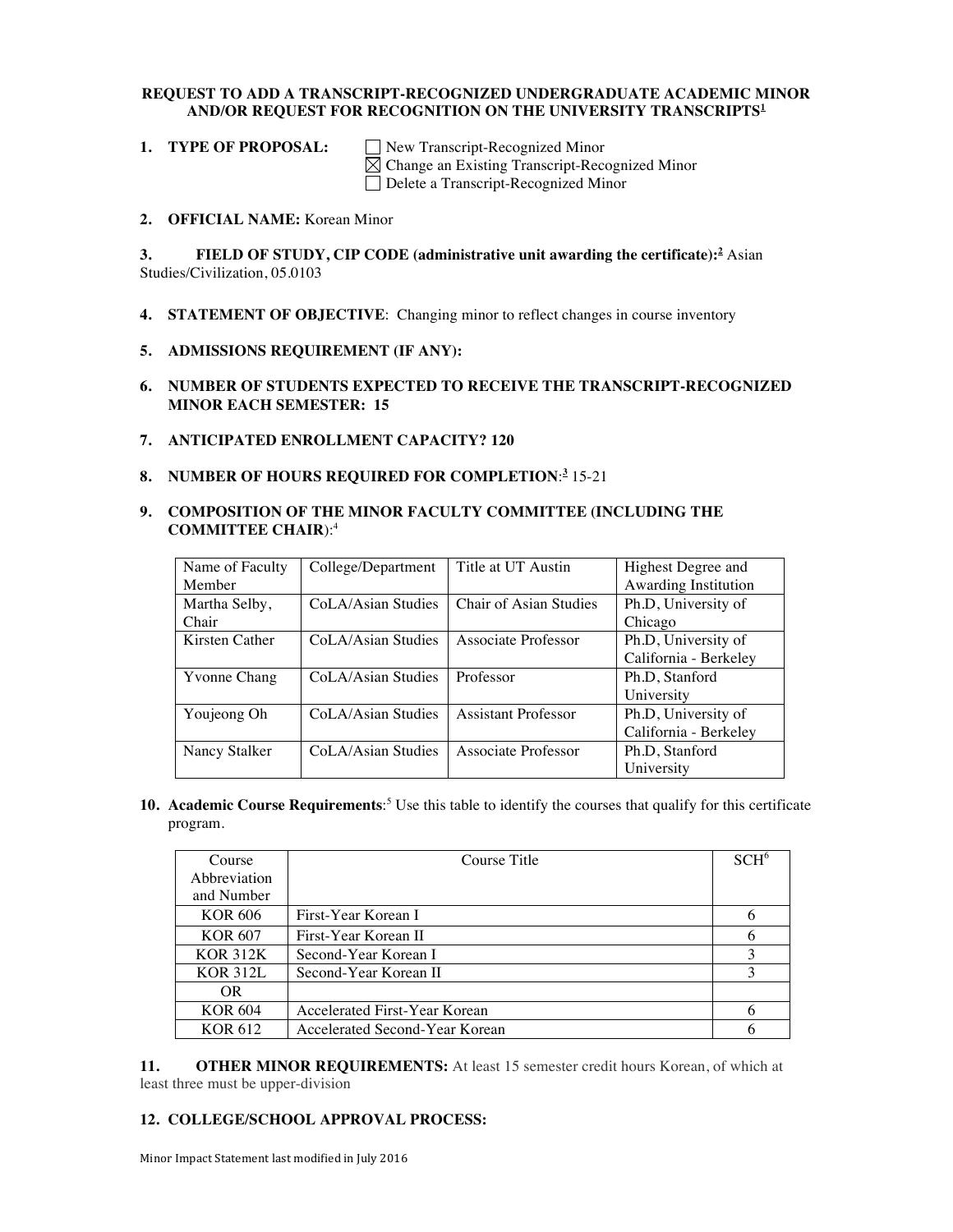| Department approval date: 03/31/17 |                                    | Approved by whom: Department Chair & Executive<br>Committee - Kirsten Cather, Oliver Freiberger, Yvonne<br>Chang, Don Davis, Chien-hsin Tsai, Syed Akbar Hyder, Joel<br><b>B</b> rereton |  |
|------------------------------------|------------------------------------|------------------------------------------------------------------------------------------------------------------------------------------------------------------------------------------|--|
| College approval date:             | 04/19/17                           | Approved by whom: COLA Curriculum Design $\&$                                                                                                                                            |  |
| Dean approval date:                | <b>Assessment Cmte</b><br>06/05/17 | Approved by whom: COLA Faculty                                                                                                                                                           |  |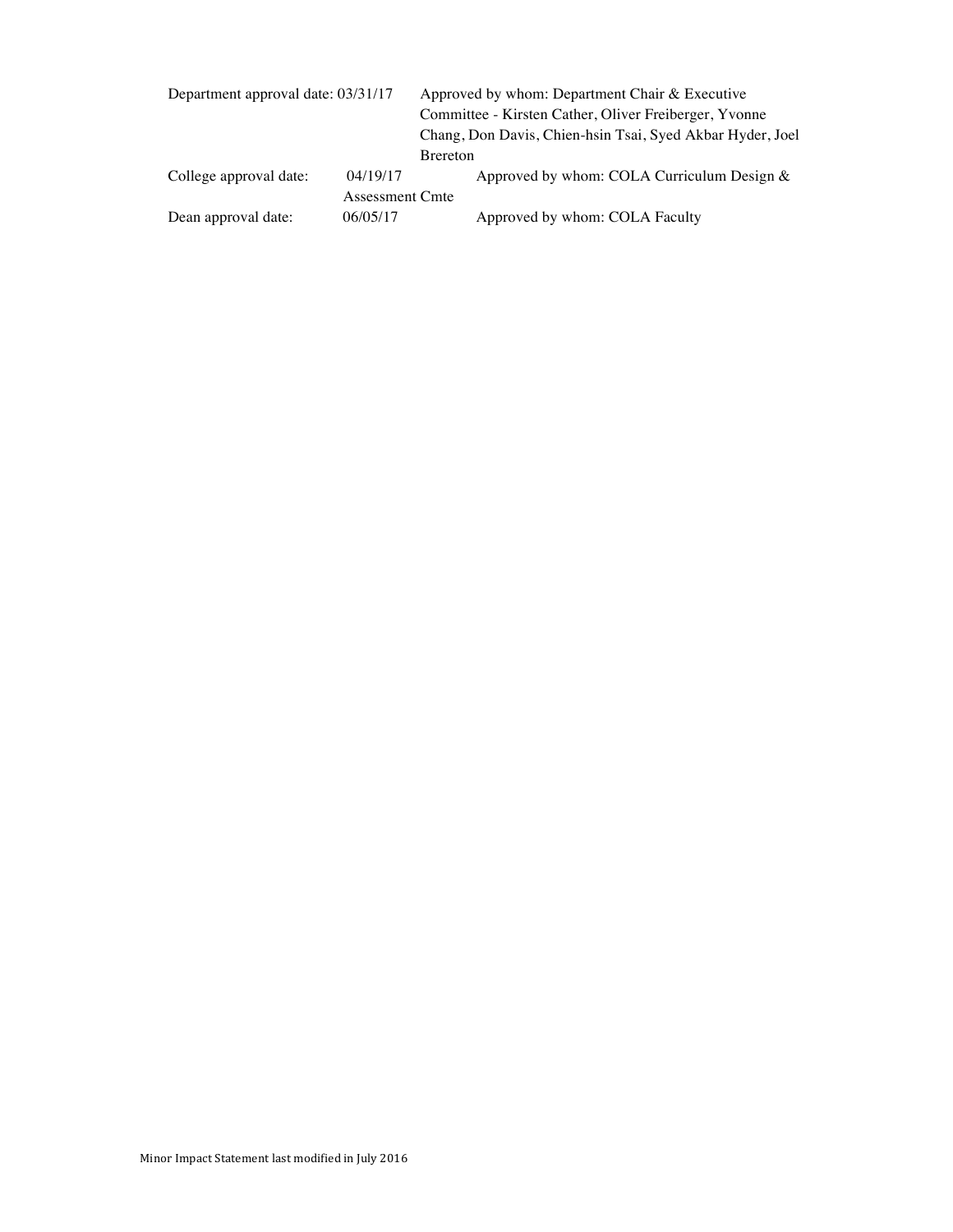#### **Korean Minor**

At least 15 semester credit hours Korean, of which at least three must be upper-division, including:

| <b>Requirements</b>           |                                                   | <b>Hours</b>             |
|-------------------------------|---------------------------------------------------|--------------------------|
| KOR 506<br>& KOR 507          | First-Year Korean I<br>and First-Year Korean II   | 6-10<br>$6-12$           |
| <b>KOR 606</b><br>& KOR 607   |                                                   |                          |
| or $KOR$ 604                  | Accelerated First-Year Korean                     |                          |
| KOR 412K<br>& KOR 412L        | Second-Year Korean I<br>and Second-Year Korean II | $6-8$<br>$6\overline{6}$ |
| <b>KOR 312K</b><br>& KOR 312L |                                                   |                          |
| or KOR $612$                  | Accelerated Second-Year Korean                    |                          |
|                               | Three hours upper-division Korean                 | 3                        |

Please include a draft of the catalog copy immediately following the above form. If this is an update of an existing copy, the draft should be based on the text of the current catalog available at: http://catalog.utexas.edu/undergraduate/.

**Strike through and replace (with underlines) only the specific language to be changed. Do NOT use track changes**. Submit form electronically to the Office of the General Faculty and Faculty Council at fc@austin.utexas.edu. For questions on completing this section, please contact Victoria Cervantes, fc@austin.utexas.edu, 471-5934 or Brenda Schumann, brenda.schumann@austin.utexas.edu, 475-7654

 $<sup>1</sup>$  Proposed Policy on the Recognition of Undergraduate Academic Minors on Official University</sup> Transcripts as Approved by the Educational Policy Committee (D 10359-10361):

A. Minimum Criteria for a Transcript-Recognized Undergraduate Academic Minor

- a. The transcript-recognized undergraduate academic minor must be completed in conjunction with an undergraduate degree at the University of Texas at Austin; students pursuing an integrated undergraduate/graduate program must complete the requirements for the minor within one year after completing the undergraduate requirements of their program.
- b. Transcript-recognized undergraduate academic minors must require a minimum of fifteen hours of course work but not more than eighteen hours. None of the specified coursework for the minor can include unnumbered topics courses. Minors will include a minimum of six hours of upper division coursework except in cases where students are pursuing a minor in a foreign language. In those instances, the minor must include at least nine semester hours of coursework beyond first year competence in a foreign language, including at least three hours of upper-division coursework.
- c. At least half of the required course work in the minor must be completed in residence at The University of Texas at Austin.
- d. A student may not earn a minor in the same field of study as his or her major, and at least nine of the hours required for the minor must include coursework not used to satisfy the requirements of the student's major. However, courses in the minor may fulfill other degree requirements such as general education requirements or required elective hours.
- e. Students apply for transcript-recognized undergraduate academic minors at the time they complete their undergraduate degree. Transcript recognition is awarded at that time.
- B. Approval Process For Transcript-Recognized Undergraduate Academic Minors The requirements of transcript-recognized undergraduate academic minors shall be listed in the undergraduate catalog, with proposals reviewed and approved by the Committee on Undergraduate